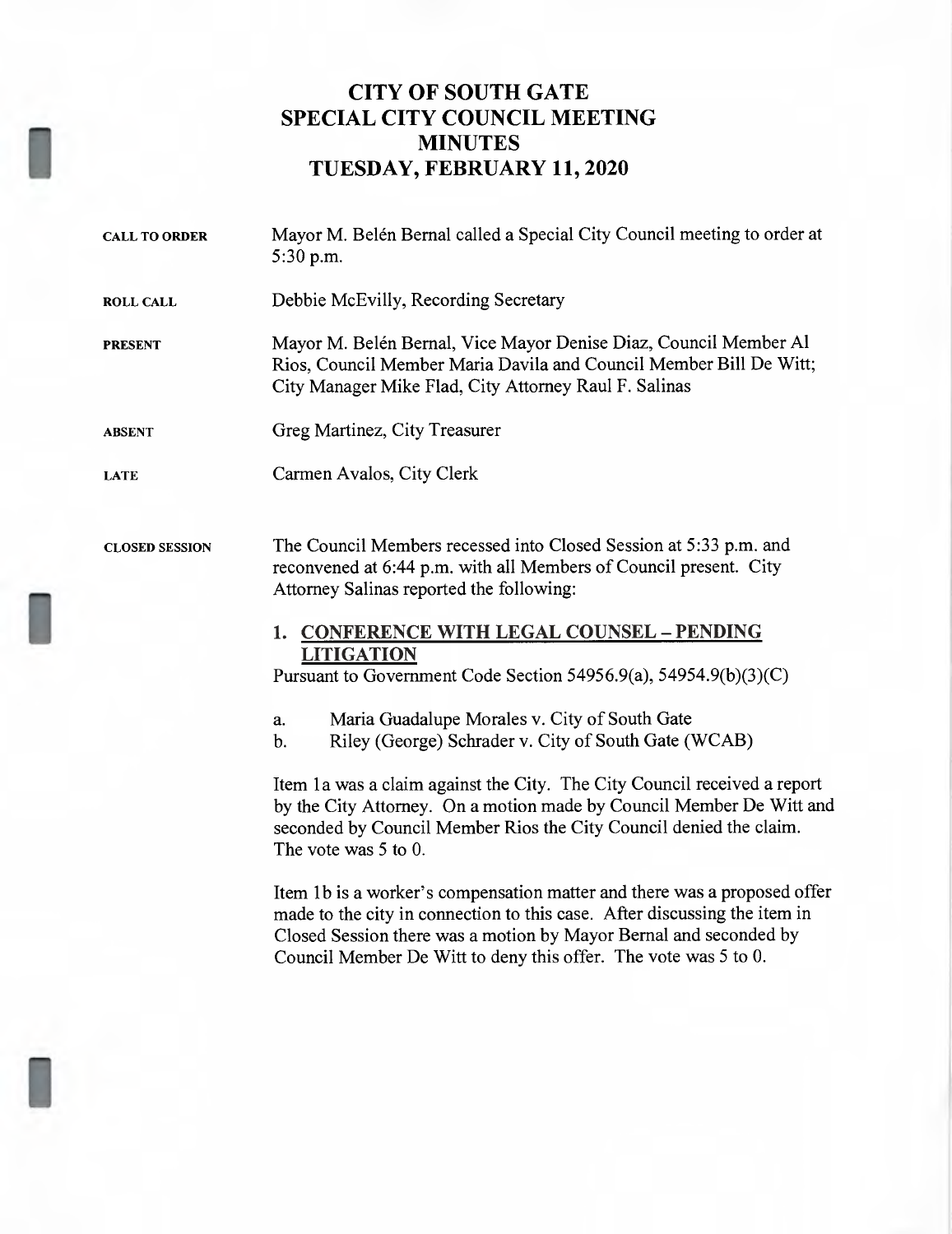#### SPECIAL CITY COUNCIL MEETING MINUTES OF FEBRUARY 11, 2020

#### 2. CONFERENCE WITH LEGAL COUNSEL — ANTICIPATED **LITIGATION**

Pursuant to Government Code Section 54956.9(c)

One (1) — Potential Case

Raul Salinas, City Attorney recused himself from participating on this item due to a potential conflict of interest before the City Council adjourned to Closed Session.

This item was presented by staff and there was no reportable action taken at this time.

#### 3. CONSIDER THE EVALUATION OF PERFORMANCE OF A PUBLIC EMPLOYEE

Pursuant to Government Code Section 54957 and 54957.6

City Manager

For Item 3 there was a discussion in Closed Session but there was no reportable action taken following that discussion. **Item 3 there was<br>ortable action tal<br>CONFERENCE V<br>NEGOTIATIONS**<br>suant to Governme

# 4. CONFERENCE WITH LEGAL COUNSEL — REAL PROPERTY

Pursuant to Government Code Section 54956.8

Property APN:6264-004-900

| 13050 Paramount Boulevard, South Gate, |
|----------------------------------------|
|                                        |
| Michael Flad, City Manager             |
| Los Angeles County Office of Education |
| Terms of Sale                          |
|                                        |

Property APN:6204-025-039

| Property:                 | 9019 Long Beach Boulevard, South Gate, |
|---------------------------|----------------------------------------|
| California 90280          |                                        |
| City Negotiator:          | Michael Flad, City Manager             |
| Negotiating with:         | Jon Ungvari Co. Trust                  |
| <b>Under Negotiation:</b> | Terms of Sale                          |

For Item 4 there was a presentation by City Staff for 13050 Paramount Boulevard and no reportable action taken following that presentation.

For the property at 9019 Long Beach Boulevard there was a presentation by City Staff and guidance was given to staff. No other reportable action was taken.